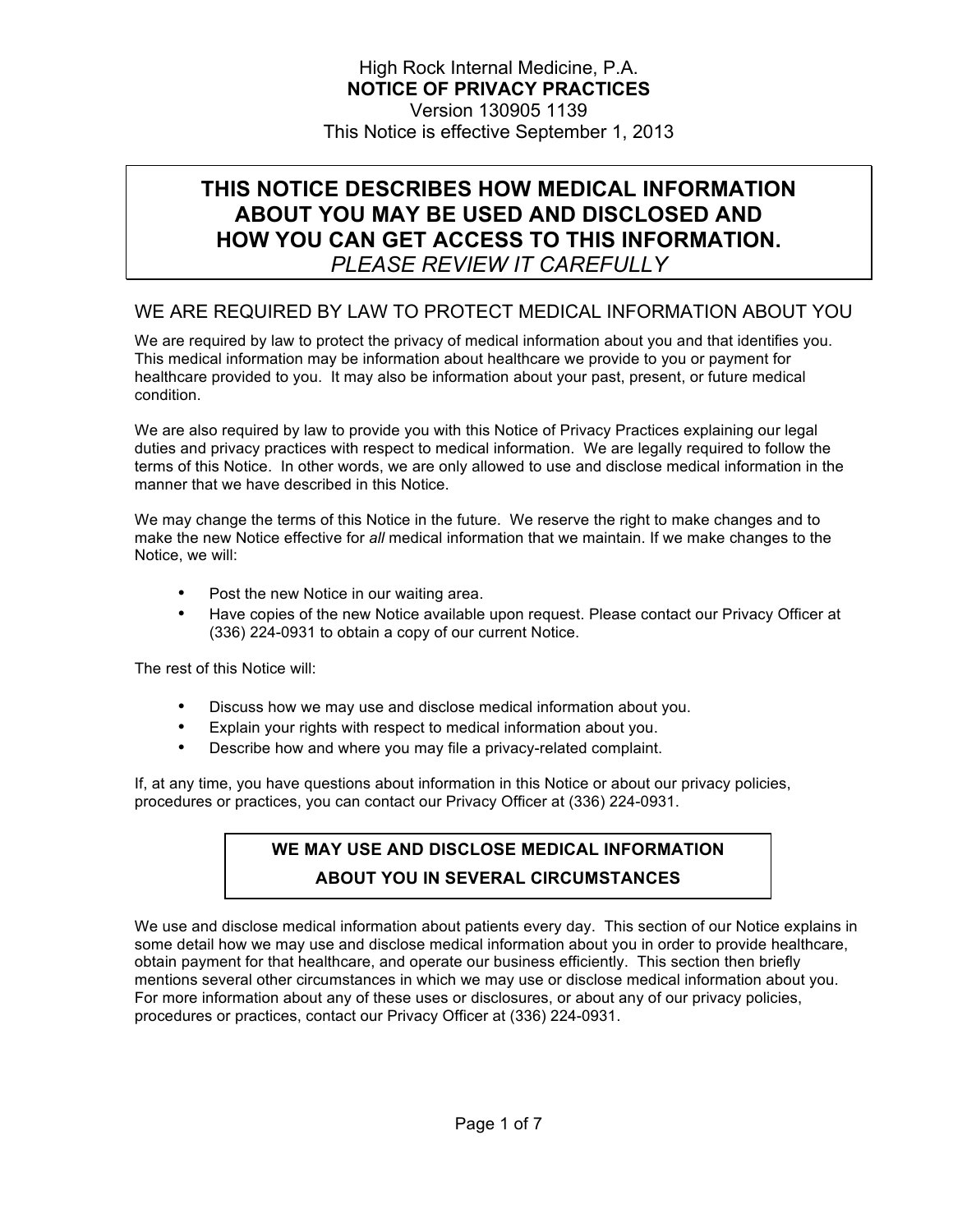#### **1. Treatment**

We may use and disclose medical information about you to provide healthcare treatment to you. In other words, we may use and disclose medical information about you to provide, coordinate or manage your healthcare and related services. This may include communicating with other healthcare providers regarding your treatment and coordinating and managing your healthcare with others.

*Example*: Jane is a patient at the health department. The receptionist may use medical information about Jane when setting up an appointment. The nurse practitioner will likely use medical information about Jane when reviewing Jane's condition and ordering a blood test. The laboratory technician will likely use medical information about Jane when processing or reviewing her blood test results. If, after reviewing the results of the blood test, the nurse practitioner concludes that Jane should be referred to a specialist, the nurse may disclose medical information about Jane to the specialist to assist the specialist in providing appropriate care to Jane.

## **2. Payment**

We may use and disclose medical information about you to obtain payment for healthcare services that you received. This means that, within the health department, we may *use* medical information about you to arrange for payment (such as preparing bills and managing accounts). We also may *disclose* medical information about you to others (such as insurers, collection agencies, and consumer reporting agencies). In some instances, we may disclose medical information about you to an insurance plan *before* you receive certain healthcare services because, for example, we may need to know whether the insurance plan will pay for a particular service.

**Example:** Jane is a patient at the health department and she has private insurance. During an appointment with a nurse practitioner, the nurse practitioner ordered a blood test. The health department billing clerk will *use* medical information about Jane when he prepares a bill for the services provided at the appointment and the blood test. Medical information about Jane will be *disclosed* to her insurance company when the billing clerk sends in the bill.

**Example:** The nurse practitioner referred Jane to a specialist. The specialist recommended several complicated and expensive tests. The specialist's billing clerk may contact Jane's insurance company before the specialist runs the tests to determine whether the plan will pay for the test.

## **3. Healthcare Operations**

We may use and disclose medical information about you in performing a variety of business activities that we call "healthcare operations." These "healthcare operations" activities allow us to, for example, improve the quality of care we provide and reduce healthcare costs. For example, we may use or disclose medical information about you in performing the following activities:

- Reviewing and evaluating the skills, qualifications, and performance of healthcare providers taking care of you.
- Providing training programs for students, trainees, healthcare providers or non-healthcare professionals to help them practice or improve their skills.
- Cooperating with outside organizations that evaluate, certify or license healthcare providers, staff or facilities in a particular field or specialty.
- Reviewing and improving the quality, efficiency and cost of care that we provide to you and our other patients.
- Improving healthcare and lowering costs for groups of people who have similar health problems and helping manage and coordinate the care for these groups of people.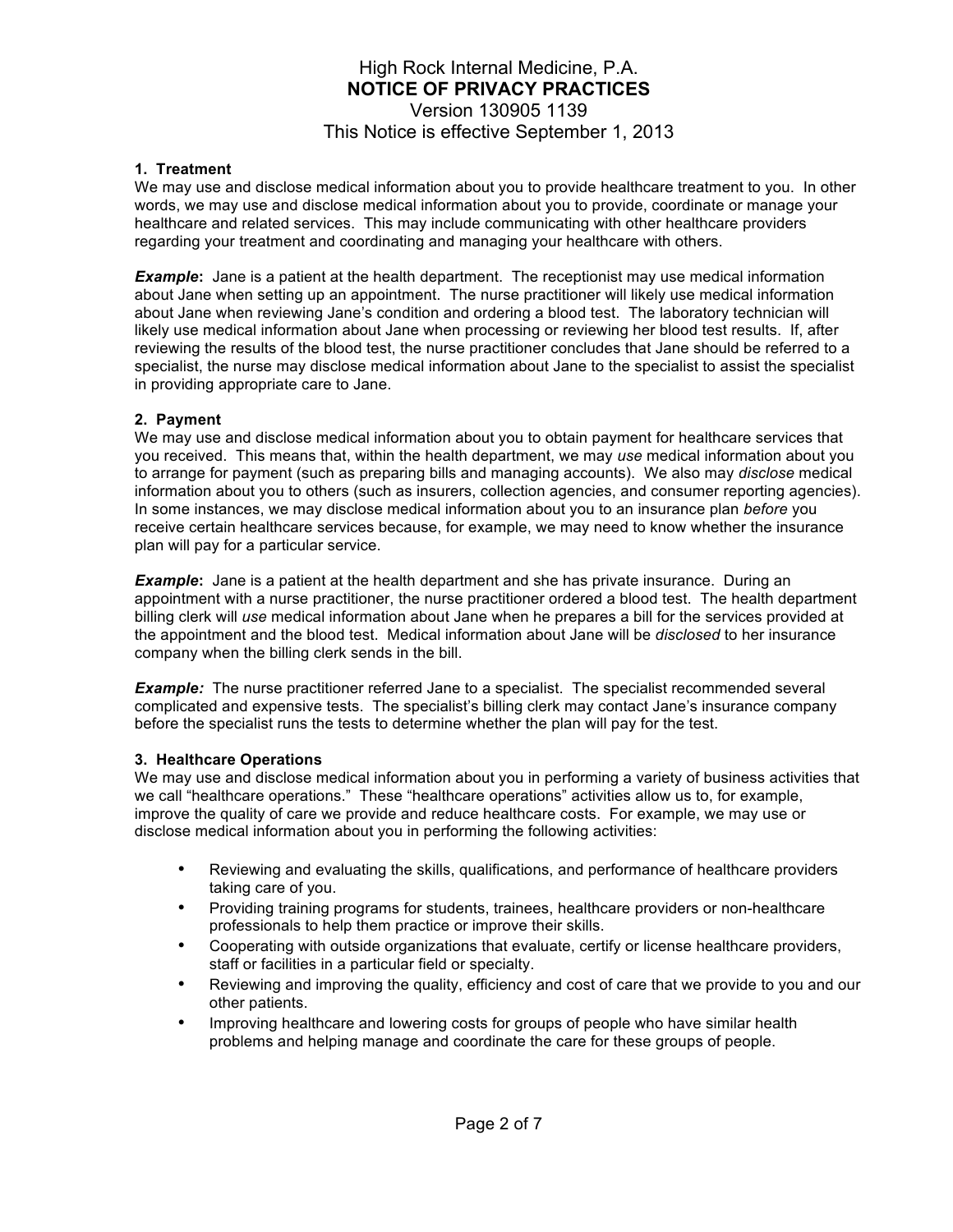- Cooperating with outside organizations that assess the quality of the care others and we provide, including government agencies and private organizations.
- Planning for our organization's future operations.
- Resolving grievances within our organization.
- Reviewing our activities and using or disclosing medical information in the event that control of our organization significantly changes.
- Working with others (such as lawyers, accountants and other providers) who assist us to comply with this Notice and other applicable laws.

**Example:** Jane was diagnosed with diabetes. The health department used Jane's medical information – as well as medical information from all of the other health department patients diagnosed with diabetes – to develop an educational program to help patients recognize the early symptoms of diabetes. (Note: The educational program would not identify any specific patients without their permission).

**Example:** Jane complained that she did not receive appropriate healthcare. The health department reviewed Jane's record to evaluate the quality of the care provided to Jane. The health department also discussed Jane's care with an attorney.

## **4. Persons Involved in Your Care**

We may disclose medical information about you to a relative, close personal friend or any other person you identify if that person is involved in your care and the information is relevant to your care. If the patient is a minor, we may disclose medical information about the minor to a parent, guardian or other person responsible for the minor except in limited circumstances. For more information on the privacy of minors' information, contact our Privacy Officer at (336) 224-0931.

We may also use or disclose medical information about you to a relative, another person involved in your care or possibly a disaster relief organization (such as the Red Cross) if we need to notify someone about your location or condition.

You may ask us at any time not to disclose medical information about you to persons involved in your care. We will agree to your request and not disclose the information except in certain limited circumstances (such as emergencies) or if the patient is a minor. If the patient is a minor, we may or may not be able to agree to your request.

*Example*: Jane's husband regularly comes to the health department with Jane for her appointments and he helps her with her medication. When the nurse practitioner is discussing a new medication with Jane, Jane invites her husband to come into the private room. The nurse practitioner discusses the new medication with Jane and Jane's husband.

## **5. Required by Law**

We will use and disclose medical information about you whenever we are required by law to do so. There are many state and federal laws that require us to use and disclose medical information. For example, state law requires us to report gunshot wounds and other injuries to the police and to report known or suspected child abuse or neglect to the Department of Social Services. We will comply with those state laws and with all other applicable laws.

## **6. National Priority Uses and Disclosures**

When permitted by law, we may use or disclose medical information about you without your permission for various activities that are recognized as "national priorities." In other words, the government has determined that under certain circumstances (described below), it is so important to disclose medical information that it is acceptable to disclose medical information without the individual's permission. We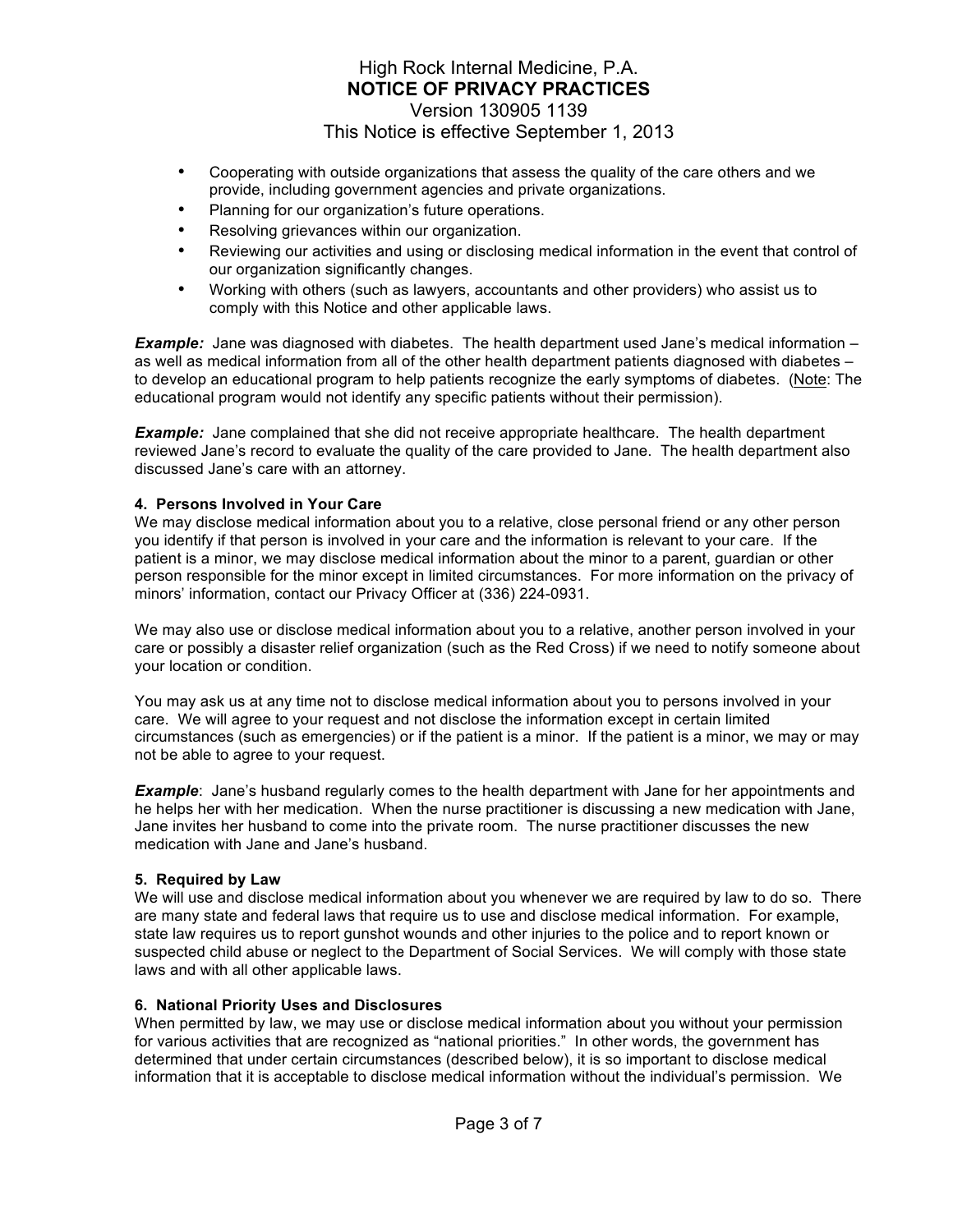will only disclose medical information about you in the following circumstances when we are permitted to do so by law. Below are brief descriptions of the "national priority" activities recognized by law. For more information on these types of disclosures, contact our Privacy Officer at (336) 224-0931

- **Threat to health or safety:** We may use or disclose medical information about you if we believe it is necessary to prevent or lessen a serious threat to health or safety.
- **Public health activities:** We may use or disclose medical information about you for public health activities. Public health activities require the use of medical information for various activities, including, but not limited to, activities related to investigating diseases, reporting child abuse and neglect, monitoring drugs or devices regulated by the Food and Drug Administration, and monitoring work-related illnesses or injuries. For example, if you have been exposed to a communicable disease (such as a sexually transmitted disease), we may report it to the State and take other actions to prevent the spread of the disease.
- **Abuse, neglect or domestic violence:** We may disclose medical information about you to a government authority (such as the Department of Social Services) if you are an adult and we reasonably believe that you may be a victim of abuse, neglect or domestic violence.
- **Health oversight activities:** We may disclose medical information about you to a health oversight agency – which is basically an agency responsible for overseeing the healthcare system or certain government programs. For example, a government agency may request information from us while they are investigating possible insurance fraud.
- **Court proceedings:** We may disclose medical information about you to a court or an officer of the court (such as an attorney). For example, we would disclose medical information about you to a court if a judge orders us to do so.
- **Law enforcement:** We may disclose medical information about you to a law enforcement official for specific law enforcement purposes. For example, we may disclose limited medical information about you to a police officer if the officer needs the information to help find or identify a missing person.
- **Coroners and others:** We may disclose medical information about you to a coroner, medical examiner, or funeral director or to organizations that help with organ, eye and tissue transplants.
- **Workers' compensation:** We may disclose medical information about you in order to comply with workers' compensation laws.
- **Research organizations:** We may use or disclose medical information about you to research organizations if the organization has satisfied certain conditions about protecting the privacy of medical information.
- **Certain government functions:** We may use or disclose medical information about you for certain government functions, including but not limited to military and veterans' activities and national security and intelligence activities. We may also use or disclose medical information about you to a correctional institution in some circumstances.

## **7. Authorizations**

.

Other than the uses and disclosures described above (#1-6), we will not use or disclose medical information about you without the "authorization" – or signed permission – of you or your personal representative. In some instances, we may wish to use or disclose medical information about you and we may contact you to ask you to sign an authorization form. In other instances, you may contact us to ask us to disclose medical information and we will ask you to sign an authorization form.

If you sign a written authorization allowing us to disclose medical information about you, you may later revoke (or cancel) your authorization in writing (except in very limited circumstances related to obtaining insurance coverage). If you would like to revoke your authorization, you may write us a letter revoking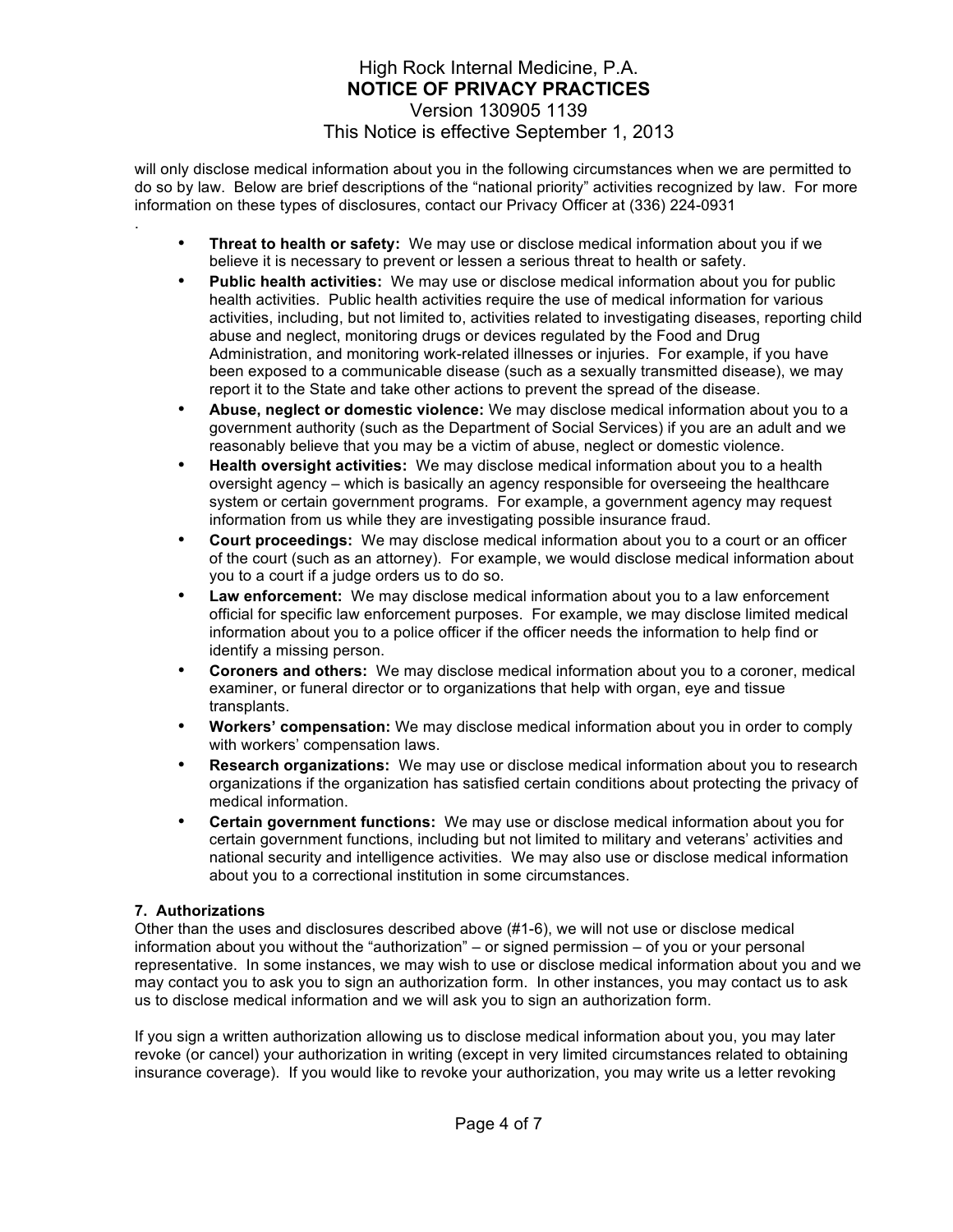## High Rock Internal Medicine, P.A. **NOTICE OF PRIVACY PRACTICES** Version 130905 1139

# This Notice is effective September 1, 2013

your authorization or fill out an Authorization Revocation Form. Authorization Revocation Forms are available from our Privacy Officer. If you revoke your authorization, we will follow your instructions except to the extent that we have already relied upon your authorization and taken some action.

The following uses and disclosures of medical information about you will only be made with your authorization (signed permission):

- $\Box$  Uses and disclosures for marketing purposes.
- $\Box$  Uses and disclosures that constitute the sales of medical information about you.
- $\Box$  Most uses and disclosures of psychotherapy notes, if we maintain psychotherapy notes.
- $\Box$  Any other uses and disclosures not described in this Notice.

## **YOU HAVE RIGHTS WITH RESPECT**

## **TO MEDICAL INFORMATION ABOUT YOU**

You have several rights with respect to medical information about you. This section of the Notice will briefly mention each of these rights. If you would like to know more about your rights, please contact our Privacy Officer at (336) 224-0931.

#### **1. Right to a Copy of This Notice**

You have a right to have a paper copy of our Notice of Privacy Practices at any time. In addition, a copy of this Notice will always be posted in our waiting area. If you would like to have a copy of our Notice, ask the receptionist for a copy or contact our Privacy Officer at (336) 224-0931.

#### **2. Right of Access to Inspect and Copy**

You have the right to inspect (which means see or review) and receive a copy of medical information about you that we maintain in certain groups of records. If we maintain your medical records in an Electronic Health Record (EHR) system, you may obtain an electronic copy of your medical records. You may also instruct us in writing to send an electronic copy of your medical records to a third party. If you would like to inspect or receive a copy of medical information about you, you must provide us with a request in writing. You may write us a letter requesting access or fill out an **Access Request Form**. Access Request Forms are available from our Privacy Officer.

We may deny your request in certain circumstances. If we deny your request, we will explain our reason for doing so in writing. We will also inform you in writing if you have the right to have our decision reviewed by another person.

If you would like a copy of the medical information about you, we will charge you a fee to cover the costs of the copy. Our fees for electronic copies of your medical records will be limited to the direct labor costs associated with fulfilling your request.

We may be able to provide you with a summary or explanation of the information. Contact our Privacy Officer for more information on these services and any possible additional fees.

#### **3. Right to Have Medical Information Amended**

You have the right to have us amend (which means correct or supplement) medical information about you that we maintain in certain groups of records. If you believe that we have information that is either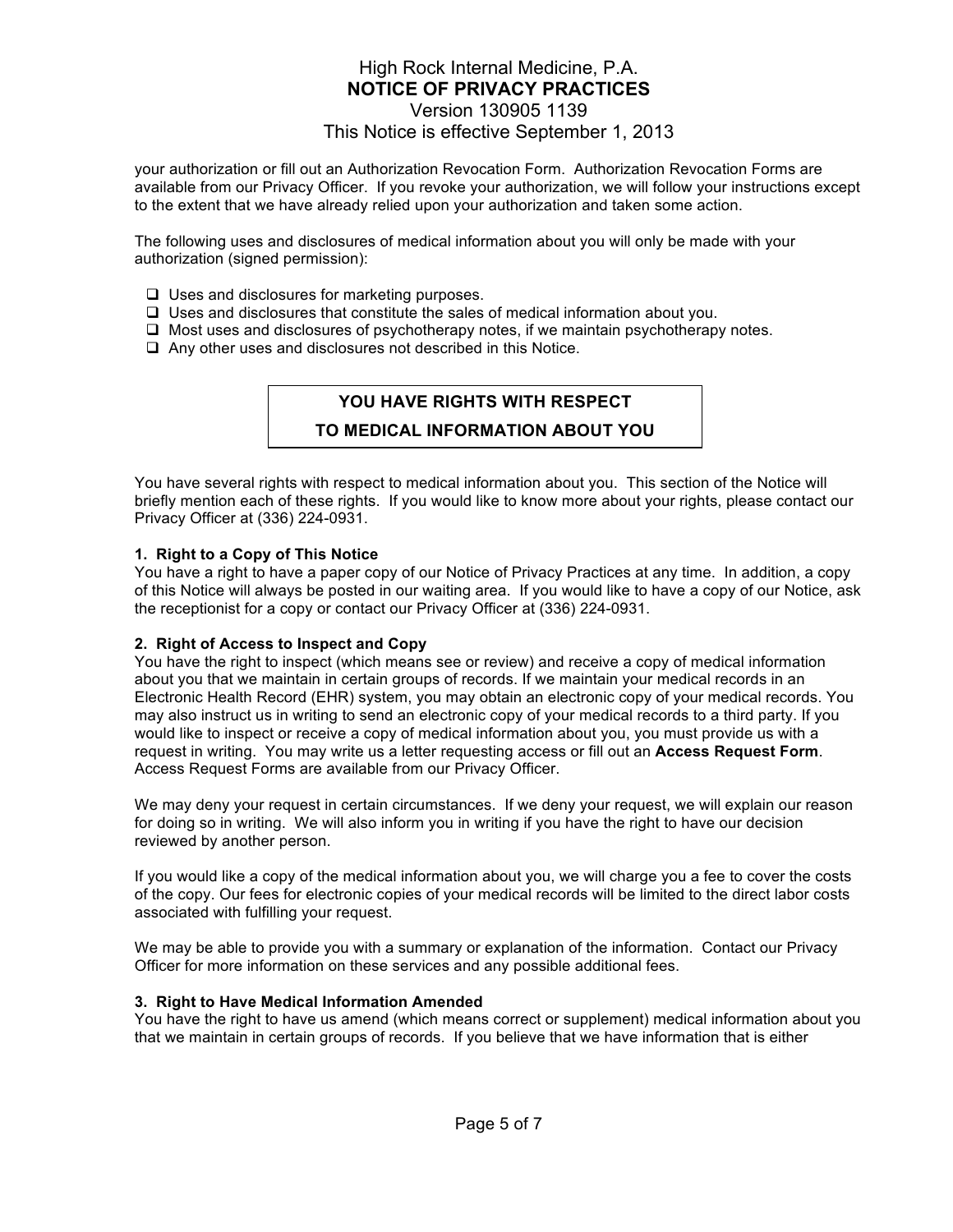inaccurate or incomplete, we may amend the information to indicate the problem and notify others who have copies of the inaccurate or incomplete information. If you would like us to amend information, you must provide us with a request in writing and explain why you would like us to amend the information. You may either write us a letter requesting an amendment or fill out an **Amendment Request Form**. Amendment Request Forms are available from our Privacy Officer.

We may deny your request in certain circumstances. If we deny your request, we will explain our reason for doing so in writing. You will have the opportunity to send us a statement explaining why you disagree with our decision to deny your amendment request and we will share your statement whenever we disclose the information in the future.

## **4. Right to an Accounting of Disclosures We Have Made**

You have the right to receive an accounting (which means a detailed listing) of disclosures that we have made for the previous six (6) years. If you would like to receive an accounting, you may send us a letter requesting an accounting, fill out an **Accounting Request Form**, or contact our Privacy Officer. Accounting Request Forms are available from our Privacy Officer.

The accounting will not include several types of disclosures, including disclosures for treatment, payment or healthcare operations. If we maintain your medical records in an Electronic Health Record (EHR) system, you may request that include disclosures for treatment, payment or healthcare operations. The accounting will also not include disclosures made prior to April 14, 2003.

If you request an accounting more than once every twelve (12) months, we may charge you a fee to cover the costs of preparing the accounting.

### **5. Right to Request Restrictions on Uses and Disclosures**

You have the right to request that we limit the use and disclosure of medical information about you for treatment, payment and healthcare operations. Under federal law, we must agree to your request and comply with your requested restriction(s) if:

- 1. Except as otherwise required by law, the disclosure is to a health plan for purpose of carrying out payment of healthcare operations (and is not for purposes of carrying out treatment); and,
- 2. The medical information pertains solely to a healthcare item or service for which the healthcare provided involved has been paid out-of-pocket in full.

Once we agree to your request, we must follow your restrictions (except if the information is necessary for emergency treatment). You may cancel the restrictions at any time. In addition, we may cancel a restriction at any time as long as we notify you of the cancellation and continue to apply the restriction to information collected before the cancellation.

You also have the right to request that we restrict disclosures of your medical information and healthcare treatment(s) to a health plan (health insurer) or other party, when that information relates solely to a healthcare item or service for which you, or another person on your behalf (other than a health plan), has paid us for in full. Once you have requested such restriction(s), and your payment in full has been received, we must follow your restriction(s).

#### **6. Right to Request an Alternative Method of Contact**

You have the right to request to be contacted at a different location or by a different method. For example, you may prefer to have all written information mailed to your work address rather than to your home address.